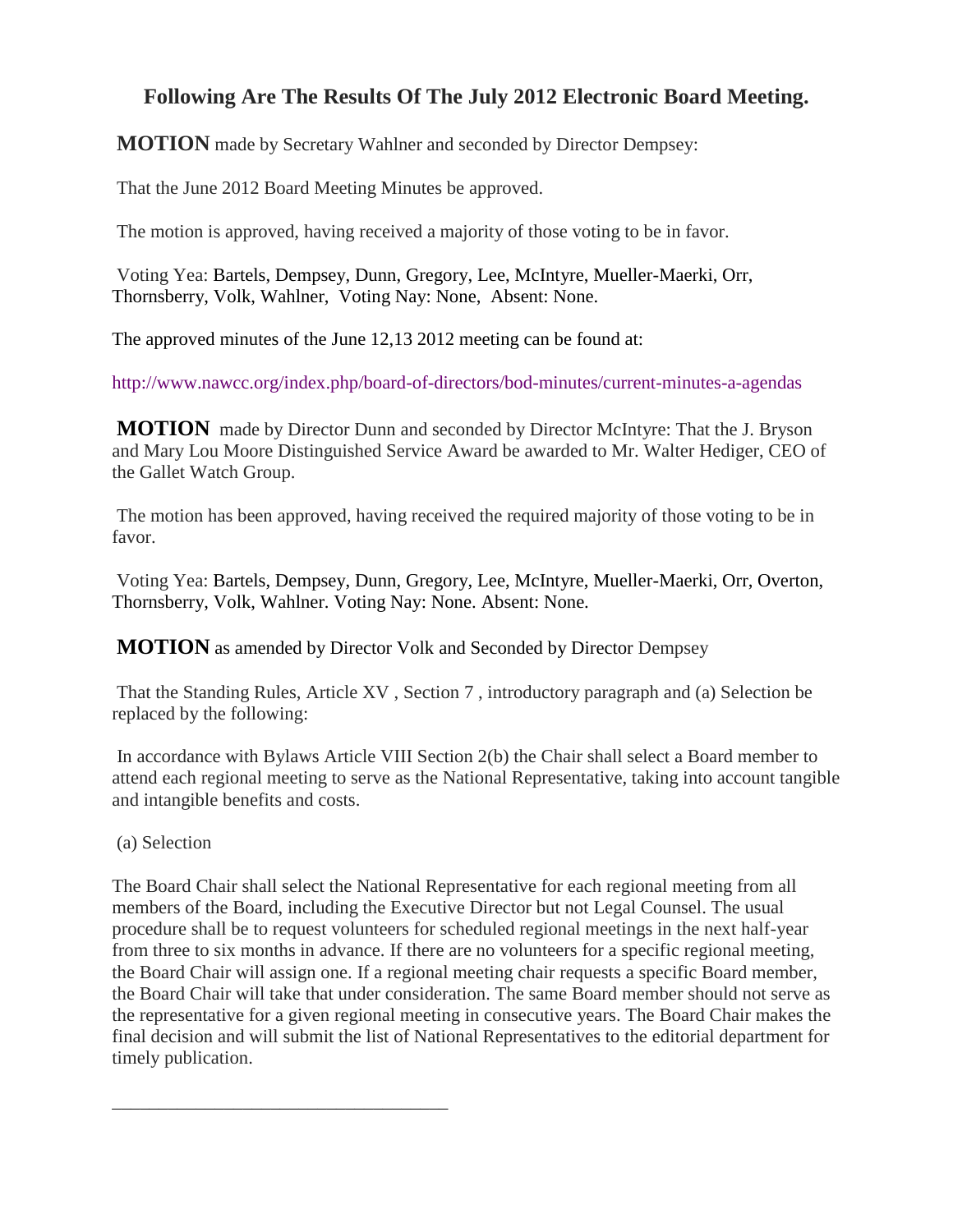Being incorporated by reference in the Standing Rules, Article XV, Section 7 (a), approval of this motion requires two-thirds (8) of the full Board of Directors being in favor.

The motion has been approved, having received the required 2/3 (8) of the full Board of Directors being in favor.

Voting Yea: Bartels, Dempsey, Dunn, Lee, Mueller-Maerki, Overton, Volk, Wahlner.

Voting Nay: Gregory, McIntyre, Orr, Thornsberry. Absent: None.

**Motion** made by Director Volk and Seconded by Treasurer Lee:

To add to the Standing Rules: Article X Financial Matters, Section 8: Dues: Changes in dues may only be made by a separate motion in which both current dues and proposed dues are clearly identified for all classes of membership.

Being an addition to the Standing Rules, Article X, Section 8, approval of this motion requires a majority vote (7) of the full Board.

The motion has been approved, having received majority vote (7) of the full Board of Directors in favor.

Voting Yea: Bartels, Dempsey, Dunn, , Lee, Mueller-Maerki, Thornsberry, Volk.

Voting Nay: Gregory, McIntyre, Orr, Wahlner, Absent: None.

**MOTION** made by Secretary Wahlner and Seconded by Director McIntyre:

Resolved, a Special Committee be approved for the purpose of the biannual ethic policy review and to provide any recommendations to the Board at their December 2012 physical meeting. Further, that Director Phil Gregory will serve as Chair and Director Orr and Secretary Wahlner serving as Committee members. The Committee will end at the December meeting unless otherwise extended by the Board.

The motion is approved, having received a majority of those voting to be in favor.

Voting Yea: Bartels, Dempsey, Dunn, Gregory, Lee, McIntyre, Mueller-Maerki, Orr, Thornsberry, Volk, Wahlner. Voting Nay: None, Absent: None.

**MOTION** made by Treasurer Lee and seconded by Director Dempsey:

That the Standing Rules, Article VI, Section 2 (d), 2) which now reads: 2) At the time of review and approval of the operating budget for each new Fiscal year, the Board shall review the NAWCC contribution to the Employment Retirement Fund and separately approve an amount or percentage to apply to that fiscal year.

Motion to change "fiscal year" in the last two words of the paragraph to "Plan Year" as necessary when describing the 401K Employee Retirement Fund.